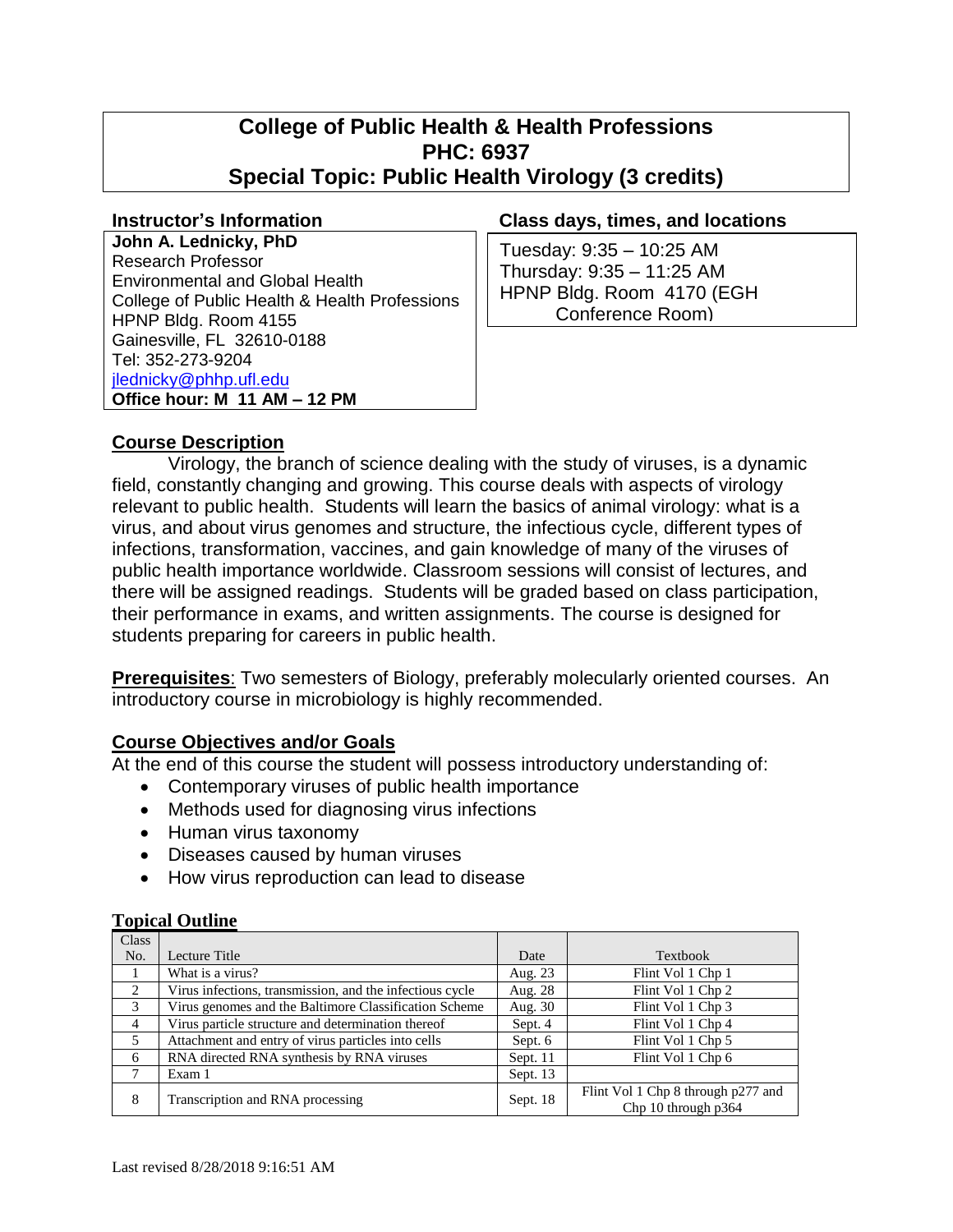| Class             |                                                      |          |                           |
|-------------------|------------------------------------------------------|----------|---------------------------|
| No.               | Lecture Title                                        | Date     | Textbook                  |
| 9                 | Virus DNA replication schemes                        | Sept. 20 | Flint Vol 1 Chp 9         |
| 10                | Retroviruses, reverse transcription, and integration | Sept. 25 | Flint Vol 1 Chp 7         |
| 11                | Assembly of virus particles                          | Sept. 27 | Flint Vol I Chp 12 and 13 |
| 12                | The infected cell                                    | Oct. 2   | Flint Vol 1 Chp 14        |
| 13                | Virus infections: general principles                 | Oct. 4   | Flint Vol 2 Chp 1 and 2   |
| 14                | Exam II                                              | Oct. 9   |                           |
| 15                | Intrinsic and innate host defenses against viruses   | Oct. 11  | Flint Vol 2 Chp 3         |
| 16                | Host adaptive immunity                               | Oct. 16  | Flint Vol 2 Chp 4         |
| 17                | Mechanisms of virus pathogenicity                    | Oct. 18  | Flint Vol 2 Chp 5         |
| 18                | Acute virus infections                               | Oct. 23  | Flint Vol 2 Chp 5         |
| 19                | Persistent virus infections                          | Oct. 25  | Flint Vol 2 Chp 5         |
| 20                | Viruses and cancer (oncogenic viruses)               | Oct. 30  | Flint Vol 2 Chp 6         |
| 21                | Exam III                                             | Nov. $1$ |                           |
| 22                | Vaccines                                             | Nov. $6$ | Flint Vol 2 Chp 8         |
| 23                | <b>Antivirals</b>                                    | Nov. 8   | Flint Vol 2 Chp 9         |
| 24                | Virus evolution                                      | Nov. 13  | Flint Vol 2 Chp 10        |
| 25.               | Emerging and re-emerging viruses                     | Nov. 15  | Flint Vol 2 Chp 11        |
| 26.               | HIV, AIDS, HTLV, and Human endogenous retroviruses   | Nov. 20  | Flint Vol 2 Chp 6         |
| 27.               | Thanksgiving holiday (no class)                      | Nov. 22  |                           |
| 28.               | Gene therapy using virus vectors                     | Nov. 27  |                           |
| 29.               | Prions                                               | Nov. 29  |                           |
| 30.               | Current topics                                       | Dec. 4   |                           |
| 31.               | <b>Reading Day</b>                                   | Dec. 6   |                           |
| 32.               | <b>Final Examination</b>                             | Dec. 11  |                           |
| <b>Grades Due</b> |                                                      | Dec. 17  |                           |

# **Course Materials**

Recommended textbooks: Principles of Virology. Vol I: Molecular Biology, Vol. II: Pathogenesis and Control (S.J. Flint et al., Third Edition, ASM Press 2015).

# **Course Requirements/Evaluation/Grading**

Students will be graded on a standard letter scale of A to F. Students will be evaluated by their class participation (20%), 3 regular examination scores (15% each), student presentation (15%), and a final examination (20%). Students who fully participate and attend every session will earn at least a B for the class participation portion of the overall grade. To earn an A in class participation, students must attend each session and demonstrate that they prepared for lectures beforehand (through reading assigned text, interacting with the lecturers, and actively participating in group exercises).

| Percentage<br>or points<br>earned in<br>class | $93% -$<br>100% | $90% -$<br>92% | $87% -$<br>89% | $83% -$<br>86% | $80\%$ -<br>82% | 77%-<br>79% | 73%-<br>76% | $70% -$<br>72% | $67% -$<br>69% | $63% -$<br>66% | $60\%$ -<br>62% | <b>Below</b><br>60% |
|-----------------------------------------------|-----------------|----------------|----------------|----------------|-----------------|-------------|-------------|----------------|----------------|----------------|-----------------|---------------------|
| Letter<br>Grade<br>equivalent                 | Α               | А-             | $B+$           | Β              | B-              | $C+$        | C           | $C-$           | D+             | D              | D-              |                     |

| $c$ etter<br>Grade     | А                 | А-   | B+   | в   | в-   | C+          | $\ddot{\phantom{1}}$<br>- | C-  | D+   | D   | D-   | -<br>- | WF  |     | <b>NG</b> | S-  |
|------------------------|-------------------|------|------|-----|------|-------------|---------------------------|-----|------|-----|------|--------|-----|-----|-----------|-----|
| Grade<br><b>Points</b> | $\sqrt{2}$<br>4.0 | 3.67 | 3.33 | v.v | 2.67 | つっつ<br>ںں.∠ | ⌒<br>2.0                  | .67 | 1.33 | ט.ו | 0.67 | 0.0    | v.v | 0.0 | v.v       | 0.0 |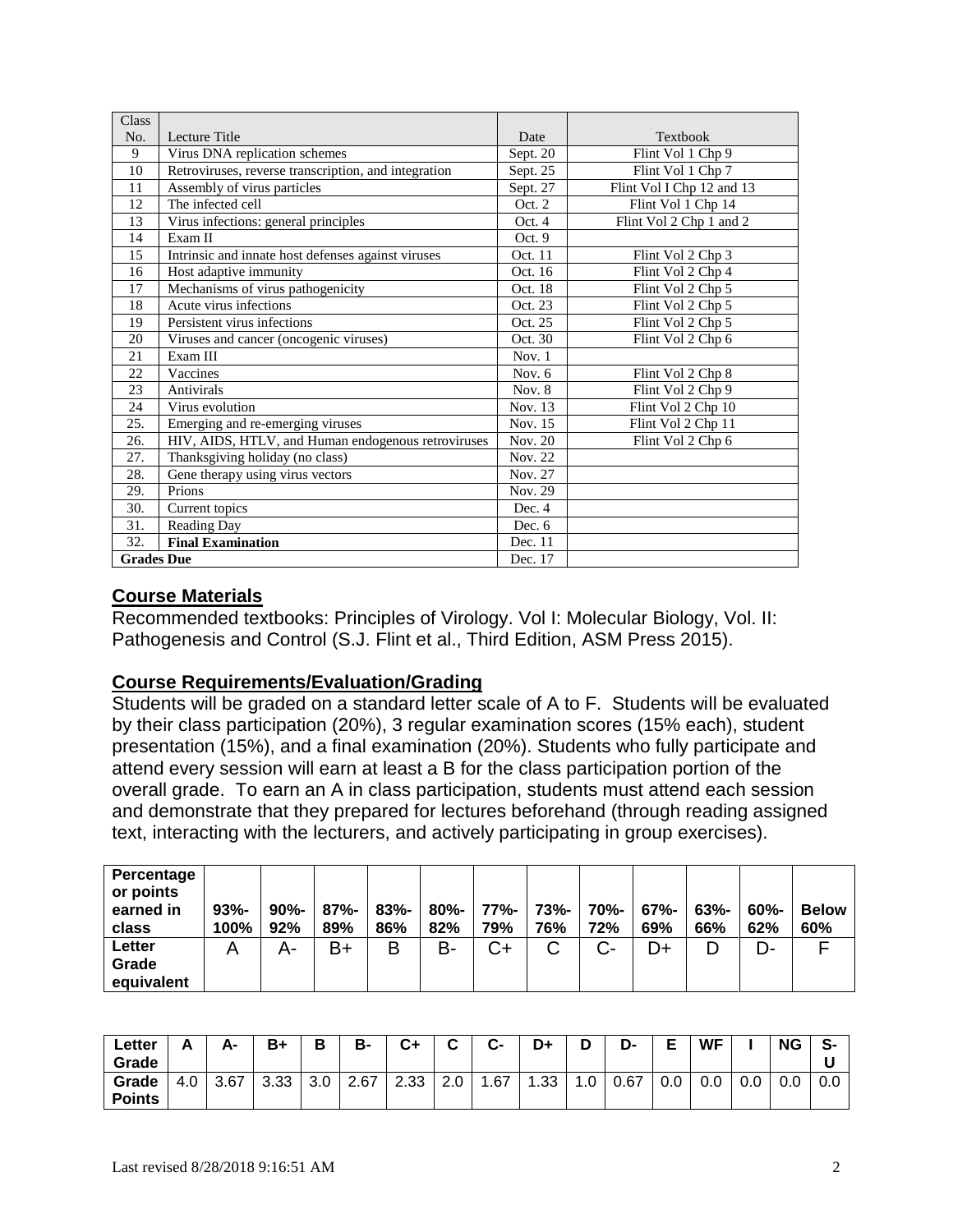For greater detail on the meaning of letter grades and university policies related to them, see the Registrar's Grade Policy regulations at <http://www.registrar.ufl.edu/catalog/policies/regulationgrades.html>

# **Attendance Policy**

Attendance is mandatory.

# **Policy Related to Make-up Exams or Other Work**

*Attendance and Make-up Work –* I expect you to attend and be prepared to participate in all class sessions. Personal issues with respect to class attendance or fulfillment of course requirements will be handled on an individual basis.

# **Statement Related to Accommodations for Students with Disabilities**

#### **Accommodations for Students with Disabilities**

If you require classroom accommodation because of a disability, you must first register with the Dean of Students Office [\(http://www.dso.ufl.edu/\)](http://www.dso.ufl.edu/). The Dean of Students Office will provide documentation to you, which you then give to the instructor when requesting accommodation. The College is committed to providing reasonable accommodations to assist students in their coursework.

# **Critical Dates for Examinations and Other Work**

On the first day of class the instructor will distribute an updated syllabus and class schedule that will indicate the specific dates of examinations and other class activities.

#### **Expected Student Demeanor**

Students are expected to arrive in class ready to learn before the class begins. The use of cell phones, pagers or laptop computers (except for class assignments) is not permitted in class!

#### **Statement of University's Honesty Policy (cheating and use of copyrighted materials)**

Each student is bound by the academic honesty guidelines of the University and the student conduct code printed in the Student Guide and on the University website. The Honor Code states: "We, the members of the University of Florida community, pledge to hold ourselves and our peers to the highest standards of honesty and integrity." Cheating or plagiarism in any form is unacceptable and inexcusable behavior.

# **Counseling and Student Health**

Students may occasionally have personal issues that arise in the course of pursuing higher education or that may interfere with their academic performance. If you find yourself facing problems affecting your coursework, you are encouraged to talk with an instructor and to seek confidential assistance at the University of Florida Counseling Center, 352-392-1575, or Student Mental Health Services, 352-392-1171. Visit their web sites for more information:<http://www.counsel.ufl.edu/> or <http://www.health.ufl.edu/shcc/smhs/index.htm#urgent>